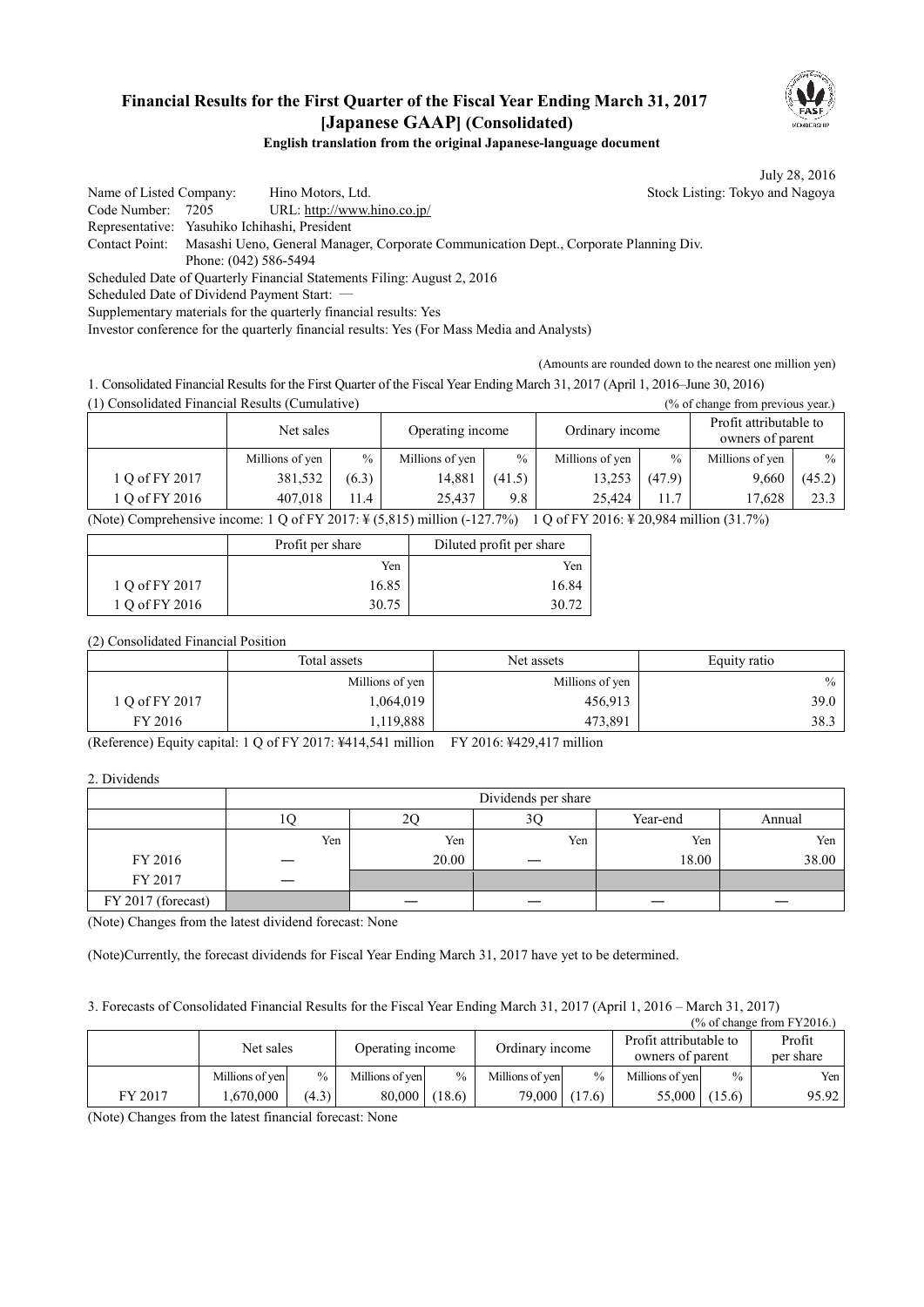\*Notes

- (1) Changes in significant subsidiaries (changes of specified subsidiaries resulting in changes in scope of consolidation) during the current term: None
- (2) Application of the accounting procedures for producing quarterly consolidated financial statements: None

(3) Changes in accounting policies, accounting estimates and restatements:

| 1) Changes in accounting policies due to revisions of accounting standards: | Yes. |
|-----------------------------------------------------------------------------|------|
| 2) Changes in accounting policies due to reasons other than above 1):       | None |
| 3) Changes in accounting estimates:                                         | None |
| 4) Restatements:                                                            | None |

- 
- (4) Number of outstanding shares (common stock)

| 1) Number of outstanding shares (including |  |
|--------------------------------------------|--|
| treasury stock) at end of term             |  |

2) Number of treasury stock at end of term

| ock)           |                    |                |                    |
|----------------|--------------------|----------------|--------------------|
| 1 Q of FY 2017 | 574,580,850 shares | FY 2016        | 574,580,850 shares |
| 1 Q of FY 2017 | 1,143,777 shares   | FY 2016        | 1,176,534 shares   |
| 1 Q of FY 2017 | 573,421,056 shares | 1 Q of FY 2016 | 573,206,453 shares |

3) Average number of shares (quarterly consolidated cumulative period)

\* Information regarding implementation of quarterly review procedures

· The review procedures of the Financial Instruments and Exchange Act do not apply to this financial notice, and at the time of release it is being reviewed using procedures for quarterly consolidated financial statements.

\*Statement regarding the proper use of financial forecasts and other remarks

· Descriptions regarding the future, including the financial projections contained in this report, are based on certain assumptions currently available to the Company, which are, at the discretion of the Company, deemed reasonable, and the Company gives no guarantees that it will achieve these results. In addition, actual financial results may significantly vary due to various factors.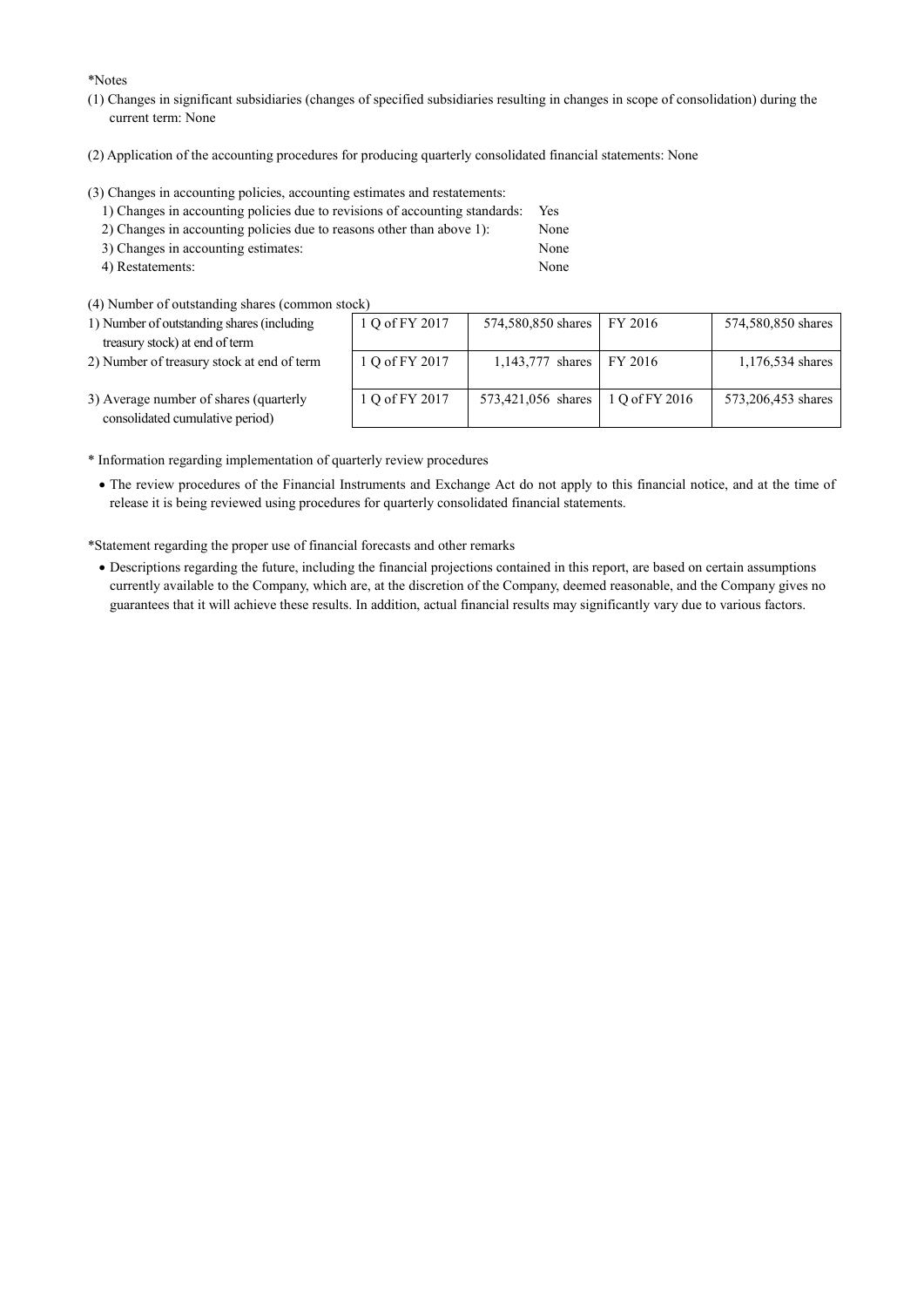## Appendix

# Table of contents of the appendix

| (2) Quarterly Consolidated Statements of Income and Quarterly Consolidated Statements of Comprehensive |  |
|--------------------------------------------------------------------------------------------------------|--|
| Income                                                                                                 |  |
| Quarterly Consolidated Statements of Income                                                            |  |
|                                                                                                        |  |
| Quarterly Consolidated Statements of Comprehensive Income                                              |  |
|                                                                                                        |  |
|                                                                                                        |  |
|                                                                                                        |  |
|                                                                                                        |  |
|                                                                                                        |  |
|                                                                                                        |  |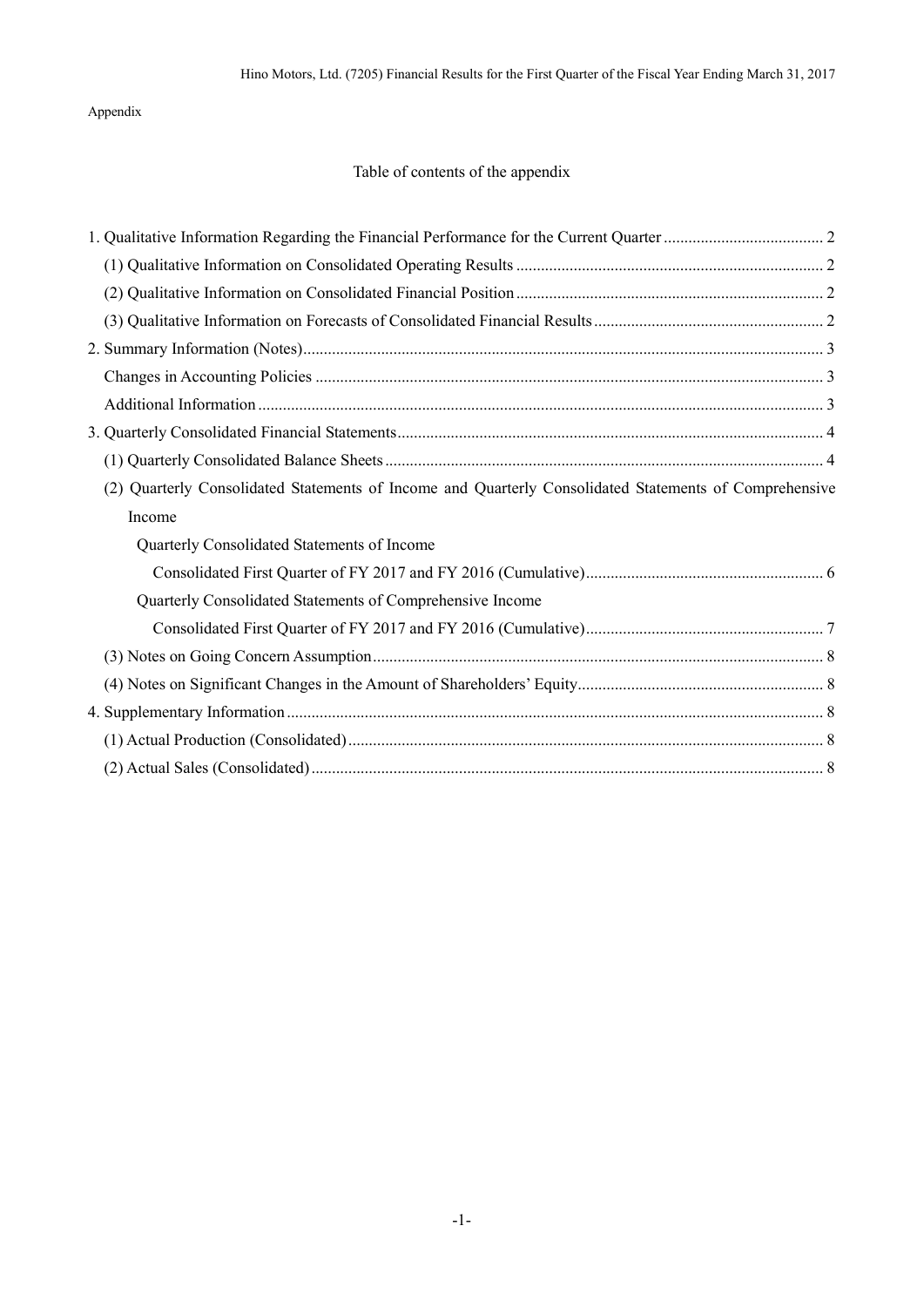### **1. Qualitative Information Regarding the Financial Performance for the Current Quarter (1) Qualitative Information on Consolidated Operating Results**

As for the Japanese domestic truck market during the current first quarter (three months), mainly, the demand for cargo trucks continued to perform favourably. As a result, the total demand for heavy- and medium-duty trucks increased to 19.9 thousand units by 1.9 thousand units (10.7%) compared to the same quarter in the previous year. Total demand for light-duty truck increased to 21.3 thousand units by 1.5 thousand units (7.8%) compared to the same quarter in the previous year.

As for Japanese domestic sales, as a result of sales activities implemented in a concerted effort in our consolidated group, the total sales volume of trucks and buses increased to 14.3 thousand units by 1.6 thousand units (12.4%) compared to the same quarter in the previous year.

As for overseas sales, resulting from economic sluggishness in countries that are dependent on natural resources due to a decline in the price of crude oil, etc., sales volume decreased to 24.8 thousand units by 2.9 thousand units (-10.5%) compared to the same quarter in the previous year.

As a result of the above, total unit sales of Hino Brand trucks and buses decreased to 39.1 thousand units by 1.4 thousand units (-3.3%) compared to the same quarter in the previous year.

As for the volume of sales to Toyota Motor Corporation, mainly because the sales of SUV decreased, total sales volume decreased to 32.2 thousand units by 4.0 thousand units (-10.9%) compared to the same quarter in the previous year.

As a result of the above, net sales in the current first quarter were ¥381,532 million, which is a decrease of ¥25,485 million (-6.3%) as compared to the same quarter in the previous year. As for profit and loss, due to a decline in the overseas unit sales and impact of the strong yen, etc., operating income was ¥14,881 million which is a decrease of ¥10,556 million (-41.5%) compared to the same quarter in the previous year, ordinary income was ¥13,253 million which is a decrease of ¥12,170 million (-47.9%) compared to the same quarter in the previous year, and profit attributable to owners of parent was ¥9,660 million which is a decrease of ¥7,967 million (-45.2%) compared to the same quarter in the previous year.

#### **(2) Qualitative Information on Consolidated Financial Position**

Total assets at the end of the first quarter decreased by ¥55,868 million to ¥1,064,019 million compared to the end of the previous fiscal year. This is mainly because notes and accounts receivable - trade decreased by ¥34,394 million.

Liabilities decreased by ¥38,890 million to ¥607,105 million compared to the end of the previous fiscal year. This is mainly because notes and accounts payable - trade decreased by ¥13,294 million and interest-bearing debt decreased by ¥15,419 million.

Net assets decreased by ¥16,977 million to ¥456,913 million compared to the end of the previous fiscal year. This is mainly because dividends from retained earnings of ¥10,323 million were paid, valuation difference on available-for-sale securities decreased by ¥7,013 million, and foreign currency translation adjustment decreased by ¥7,668 million, although profit attributable to owners of parent of ¥9,660 million was recorded.

#### **(3) Qualitative Information on Forecasts of Consolidated Financial Results**

Not changed from the previous announcement (Apr. 27, 2016).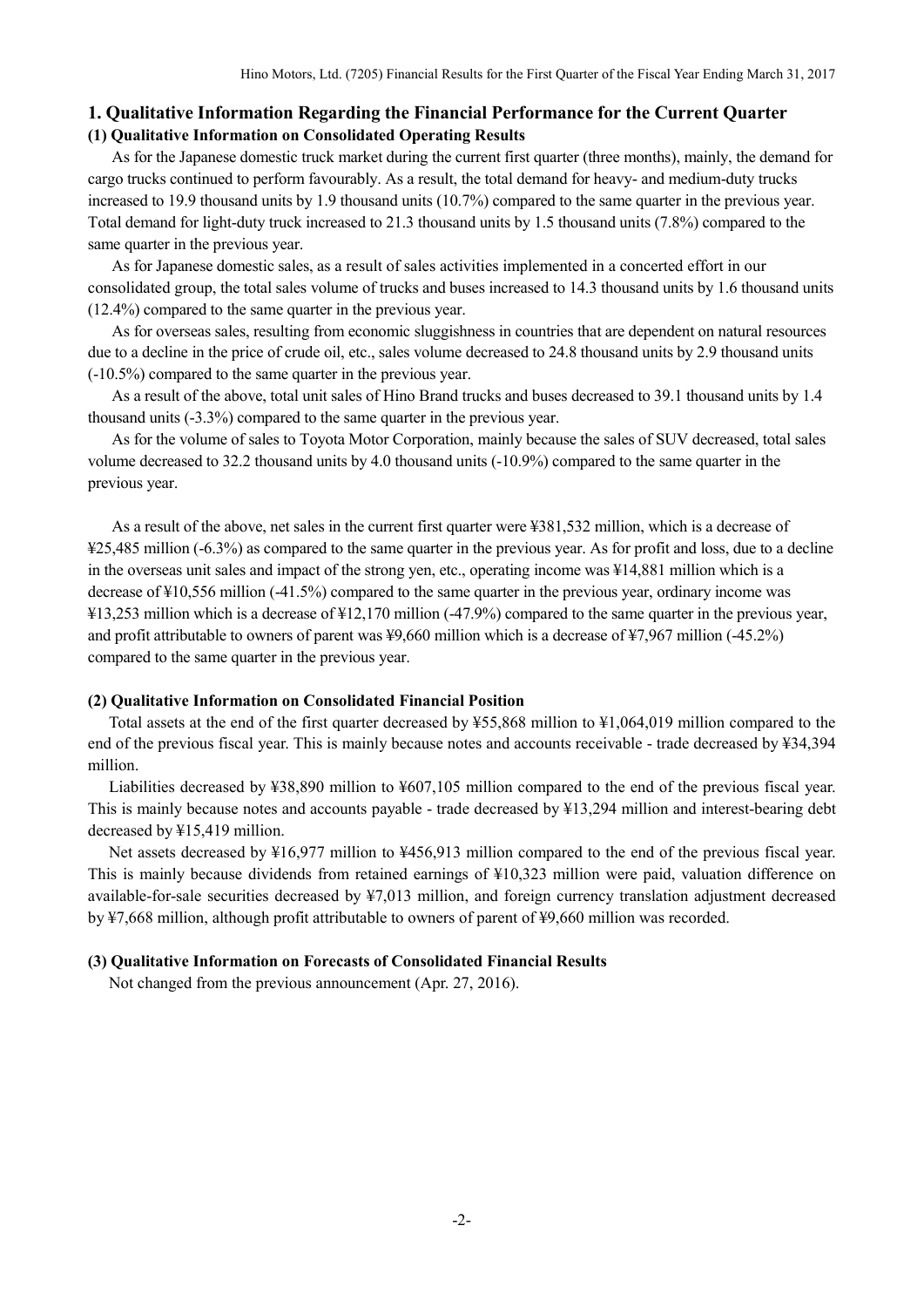### **2. Summary Information (Notes)**

#### **[Changes in Accounting Policies, Accounting Estimates and Restatements]**

#### **(Changes in Accounting Policies)**

#### **(Application of Practical Solution on a Change in Depreciation Method due to Tax Reform 2016)**

In line with a revision of tax regulations, we applied the "Practical Solution on a Change in Depreciation Method due to Tax Reform 2016" (Practical Solution Report No.32 of June 17, 2016) in the current first quarter and changed the depreciation method for facilities attached to buildings and structures that were acquired after April 1, 2016 from the declining balance method to the straight-line method.

The impact of this change on operating income, ordinary income and profit before income taxes for the current first quarter is minor.

#### **(Additional Information)**

#### **(Application of the Implementation Guidance on Recoverability of Deferred Tax Assets)**

We applied the "Implementation Guidance on Recoverability of Deferred Tax Assets" (ASBJ Guidance No.26 of March 28, 2016) from the current first quarter.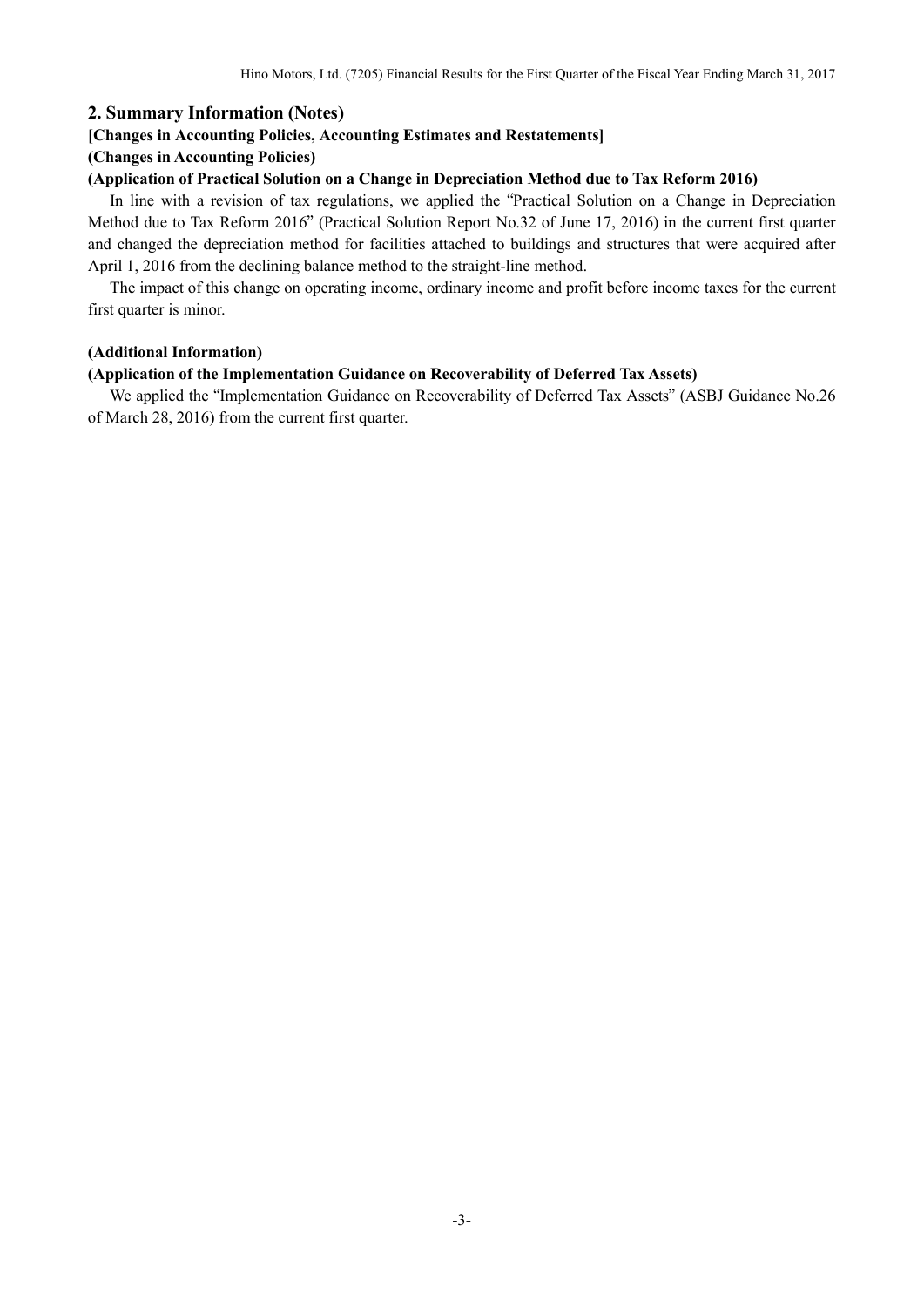# **3. Quarterly Consolidated Financial Statements**

# **(1) Quarterly Consolidated Balance Sheets**

|                                            |                        | (Millions of yen)        |
|--------------------------------------------|------------------------|--------------------------|
|                                            | FY 2016                | First Quarter of FY 2017 |
|                                            | (As of March 31, 2016) | (As of June 30, 2016)    |
| Assets                                     |                        |                          |
| Current assets                             |                        |                          |
| Cash and deposits                          | 34,672                 | 28,962                   |
| Notes and accounts receivable - trade      | 283,198                | 248,804                  |
| Merchandise and finished goods             | 123,893                | 131,986                  |
| Work in process                            | 32,095                 | 32,095                   |
| Raw materials and supplies                 | 35,940                 | 32,887                   |
| Other                                      | 70,987                 | 61,339                   |
| Allowance for doubtful accounts            | (3,893)                | (3,717)                  |
| Total current assets                       | 576,895                | 532,358                  |
| Non-current assets                         |                        |                          |
| Property, plant and equipment              |                        |                          |
| Buildings and structures, net              | 105,556                | 106,205                  |
| Machinery, equipment and vehicles, net     | 101,405                | 96,020                   |
| Land                                       | 107,748                | 113,173                  |
| Other                                      | 83,687                 | 82,042                   |
| Total property, plant and equipment        | 398,397                | 397,440                  |
| Intangible assets                          | 21,903                 | 20,763                   |
| Investments and other assets               |                        |                          |
| Investment securities                      | 104,162                | 95,589                   |
| Other                                      | 21,417                 | 20,685                   |
| Allowance for doubtful accounts            | (2,888)                | (2,817)                  |
| Total investments and other assets         | 122,691                | 113,457                  |
| Total non-current assets                   | 542,993                | 531,661                  |
| <b>Total assets</b>                        | 1,119,888              | 1,064,019                |
| Liabilities                                |                        |                          |
| <b>Current liabilities</b>                 |                        |                          |
| Notes and accounts payable - trade         | 253,567                | 240,273                  |
| Short-term loans payable                   | 109,733                | 77,313                   |
| Commercial papers                          |                        | 20,000                   |
| Current portion of long-term loans payable | 2,798                  | 3,471                    |
| Income taxes payable                       | 4,938                  | 3,158                    |
| Provision for product warranties           | 28,252                 | 30,125                   |
| Other provision                            | 6,480                  | 8,468                    |
| Other                                      | 111,590                | 103,686                  |
| Total current liabilities                  | 517,361                | 486,496                  |
| Non-current liabilities                    |                        |                          |
| Long-term loans payable                    | 26,791                 | 23,119                   |
| Net defined benefit liability              | 61,113                 | 60,609                   |
| Other provision                            | 1,864                  | 1,587                    |
| Other                                      | 38,866                 | 35,292                   |
| Total non-current liabilities              | 128,635                | 120,609                  |
| <b>Total liabilities</b>                   | 645,996                | 607,105                  |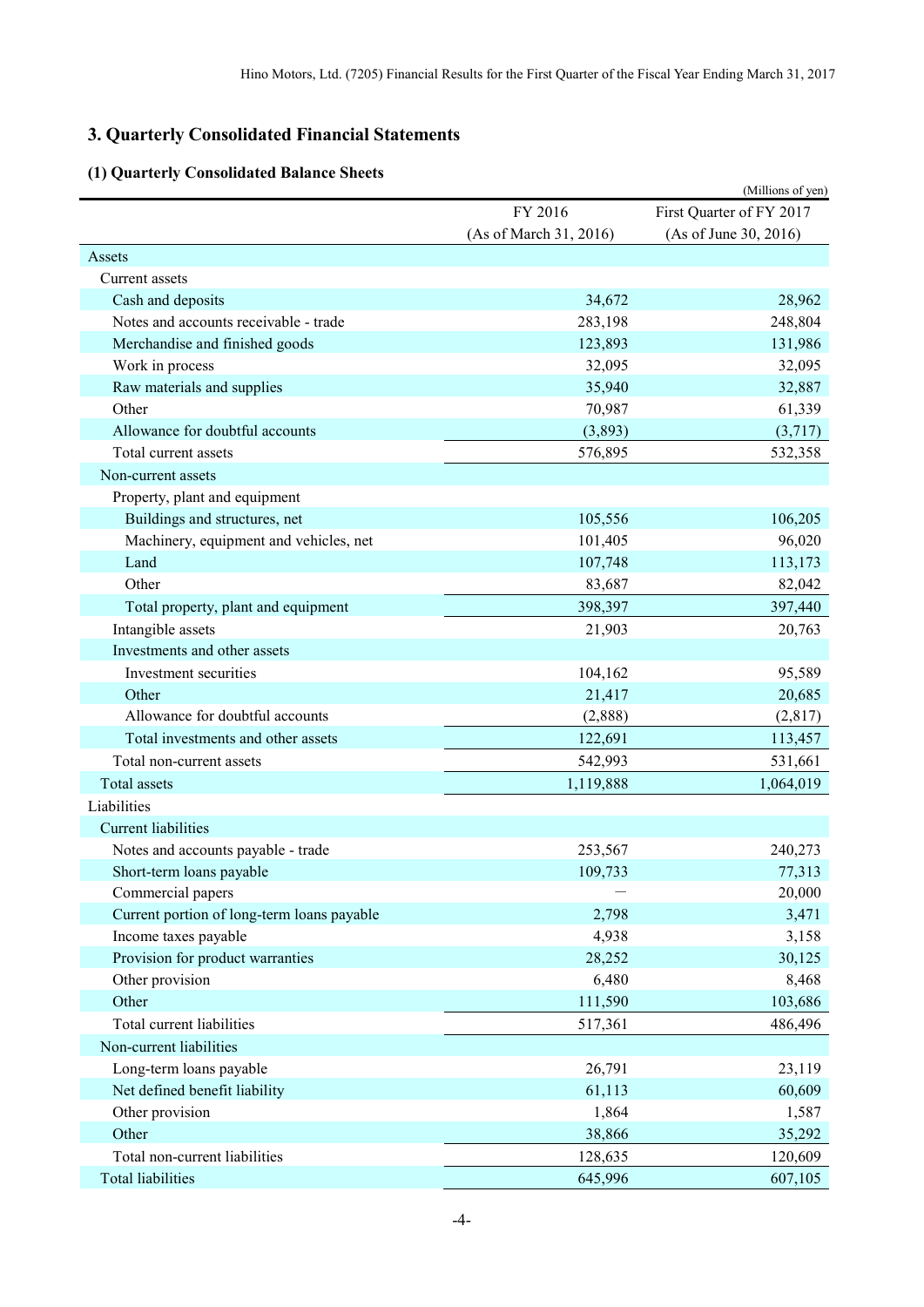|                                                       |                        | (Millions of yen)        |
|-------------------------------------------------------|------------------------|--------------------------|
|                                                       | FY 2016                | First Quarter of FY 2017 |
|                                                       | (As of March 31, 2016) | (As of June 30, 2016)    |
| Net assets                                            |                        |                          |
| Shareholders' equity                                  |                        |                          |
| Capital stock                                         | 72,717                 | 72,717                   |
| Capital surplus                                       | 66,058                 | 66,067                   |
| Retained earnings                                     | 270,006                | 269,343                  |
| Treasury shares                                       | (434)                  | (421)                    |
| Total shareholders' equity                            | 408,348                | 407,706                  |
| Accumulated other comprehensive income                |                        |                          |
| Valuation difference on available-for-sale securities | 39,792                 | 32,778                   |
| Deferred gains or losses on hedges                    | 15                     | 142                      |
| Revaluation reserve for land                          | 2,318                  | 2,318                    |
| Foreign currency translation adjustment               | (6,245)                | (13, 914)                |
| Remeasurements of defined benefit plans               | (14, 811)              | (14, 491)                |
| Total accumulated other comprehensive income          | 21,069                 | 6,834                    |
| Subscription rights to shares                         | 99                     | 95                       |
| Non-controlling interests                             | 44,374                 | 42,277                   |
| Total net assets                                      | 473,891                | 456,913                  |
| Total liabilities and net assets                      | 1,119,888              | 1,064,019                |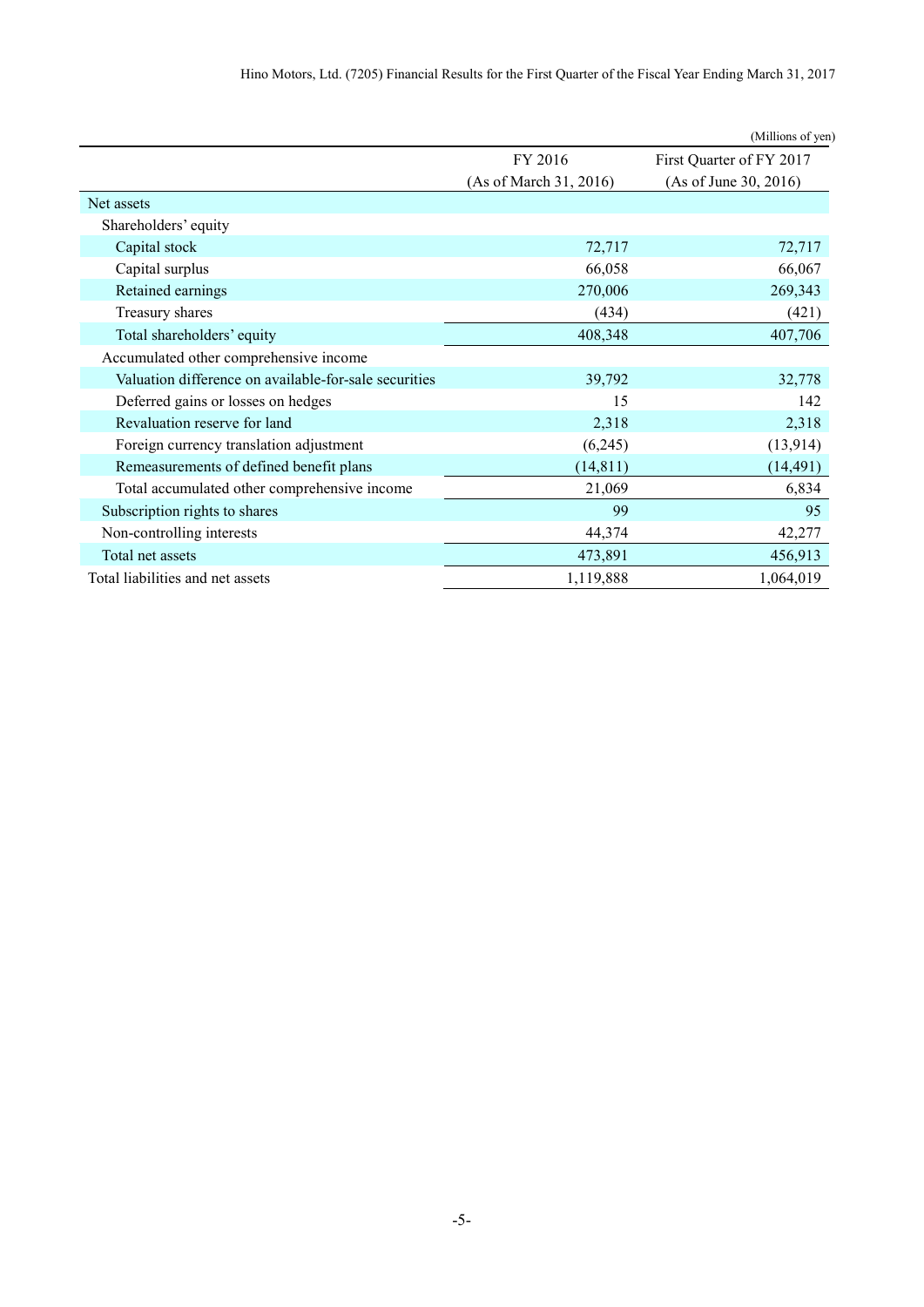# **(2) Quarterly Consolidated Statements of Income and Quarterly Consolidated Statements of Comprehensive Income**

[Quarterly Consolidated Statements of Income]

[Consolidated First Quarter of FY 2017 and FY 2016 (Cumulative)]

|                                                               |                          | (Millions of yen)        |
|---------------------------------------------------------------|--------------------------|--------------------------|
|                                                               | First Quarter of FY 2016 | First Quarter of FY 2017 |
|                                                               | (From April 1, 2015      | (From April 1, 2016      |
|                                                               | to June 30, 2015)        | to June 30, 2016)        |
| Net sales                                                     | 407,018                  | 381,532                  |
| Cost of sales                                                 | 335,446                  | 318,358                  |
| Gross profit                                                  | 71,571                   | 63,174                   |
| Selling, general and administrative expenses                  |                          |                          |
| Salary and allowances                                         | 11,116                   | 11,192                   |
| Provision for bonuses                                         | 1,315                    | 1,404                    |
| Retirement benefit expenses                                   | 781                      | 820                      |
| Other                                                         | 32,920                   | 34,876                   |
| Total selling, general and administrative expenses            | 46,134                   | 48,293                   |
| Operating income                                              | 25,437                   | 14,881                   |
| Non-operating income                                          |                          |                          |
| Interest income                                               | 300                      | 243                      |
| Dividend income                                               | 820                      | 660                      |
| Share of profit of entities accounted for using equity method | 380                      | 96                       |
| Miscellaneous income                                          | 650                      | 779                      |
| Total non-operating income                                    | 2,151                    | 1,780                    |
| Non-operating expenses                                        |                          |                          |
| Interest expenses                                             | 1,729                    | 1,170                    |
| Foreign exchange losses                                       | 53                       | 1,712                    |
| Miscellaneous expenses                                        | 381                      | 525                      |
| Total non-operating expenses                                  | 2,164                    | 3,408                    |
| Ordinary income                                               | 25,424                   | 13,253                   |
| Extraordinary income                                          |                          |                          |
| Gain on sales of non-current assets                           | 7                        | 36                       |
| Other                                                         | 29                       | 36                       |
| Total extraordinary income                                    | 37                       | 72                       |
| <b>Extraordinary losses</b>                                   |                          |                          |
| Loss on sales and retirement of non-current assets            | 74                       | 55                       |
| Other                                                         | 73                       | 125                      |
| Total extraordinary losses                                    | 147                      | 180                      |
| Profit before income taxes                                    | 25,313                   | 13,145                   |
| Income taxes-current                                          | 5,671                    | 3,657                    |
| Income taxes-deferred                                         | 1,159                    | (1,702)                  |
| Total income taxes                                            | 6,831                    | 1,954                    |
| Profit                                                        | 18,482                   | 11,190                   |
| Profit attributable to non-controlling interests              | 853                      | 1,530                    |
| Profit attributable to owners of parent                       | 17,628                   | 9,660                    |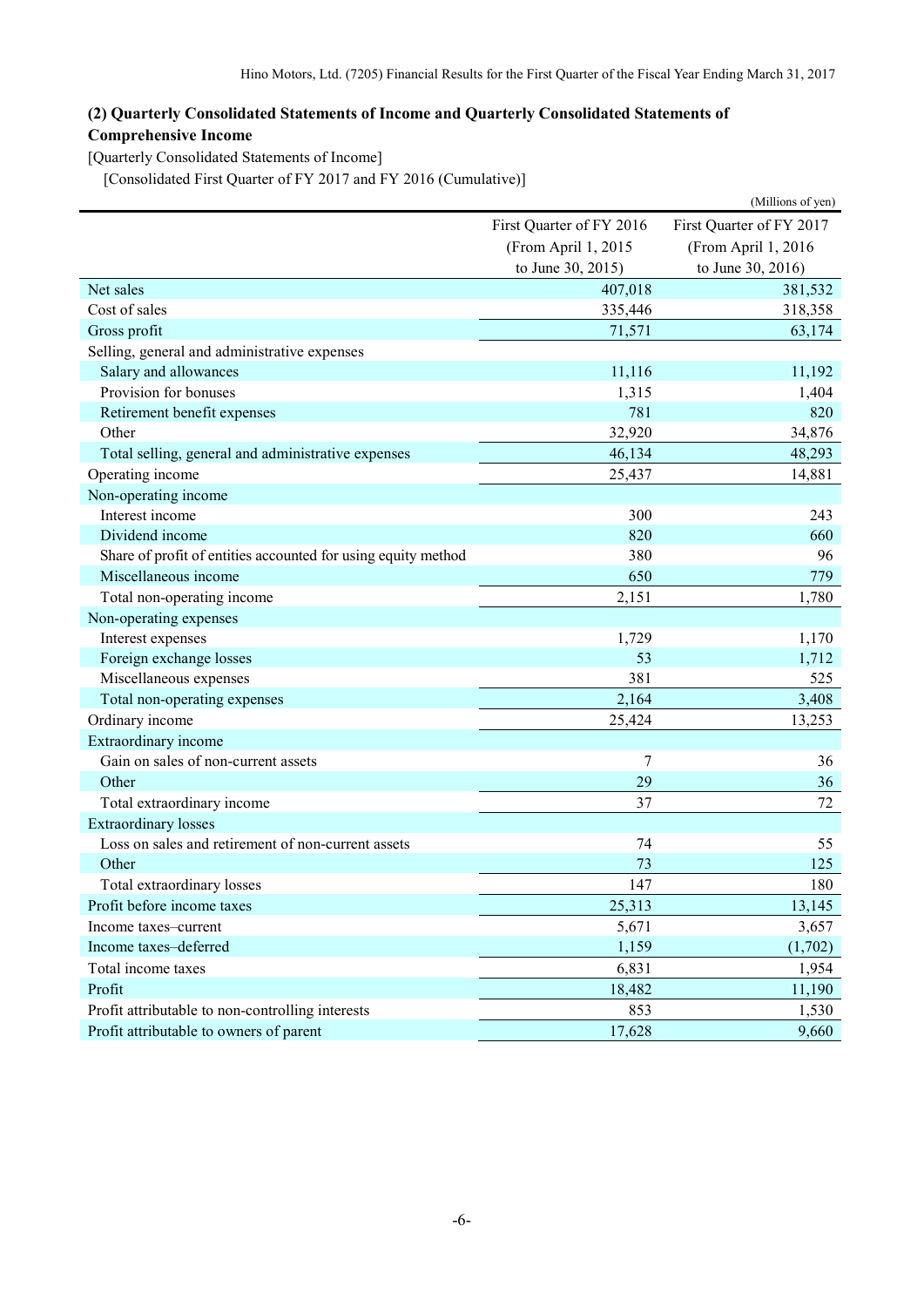[Quarterly Consolidated Statements of Comprehensive Income]

[Consolidated First Quarter of FY 2017 and FY 2016 (Cumulative)]

|                                                                                      |                          | (Millions of yen)        |  |
|--------------------------------------------------------------------------------------|--------------------------|--------------------------|--|
|                                                                                      | First Quarter of FY 2016 | First Quarter of FY 2017 |  |
|                                                                                      | (From April 1, 2015)     | (From April 1, 2016)     |  |
|                                                                                      | to June 30, 2015)        | to June 30, 2016)        |  |
| Profit                                                                               | 18,482                   | 11,190                   |  |
| Other comprehensive income                                                           |                          |                          |  |
| Valuation difference on available-for-sale securities                                | 486                      | (5,650)                  |  |
| Deferred gains or losses on hedges                                                   | 26                       | 126                      |  |
| Foreign currency translation adjustment                                              | 957                      | (10,271)                 |  |
| Remeasurements of defined benefit plans                                              | 100                      | 299                      |  |
| Share of other comprehensive income of entities<br>accounted for using equity method | 931                      | (1,510)                  |  |
| Total other comprehensive income                                                     | 2,502                    | (17,006)                 |  |
| Comprehensive income                                                                 | 20,984                   | (5,815)                  |  |
| (Comprehensive income attributable to)                                               |                          |                          |  |
| Comprehensive income attributable to owners of<br>parent                             | 19,598                   | (4,574)                  |  |
| Comprehensive income attributable to<br>non-controlling interests                    | 1,386                    | (1,241)                  |  |